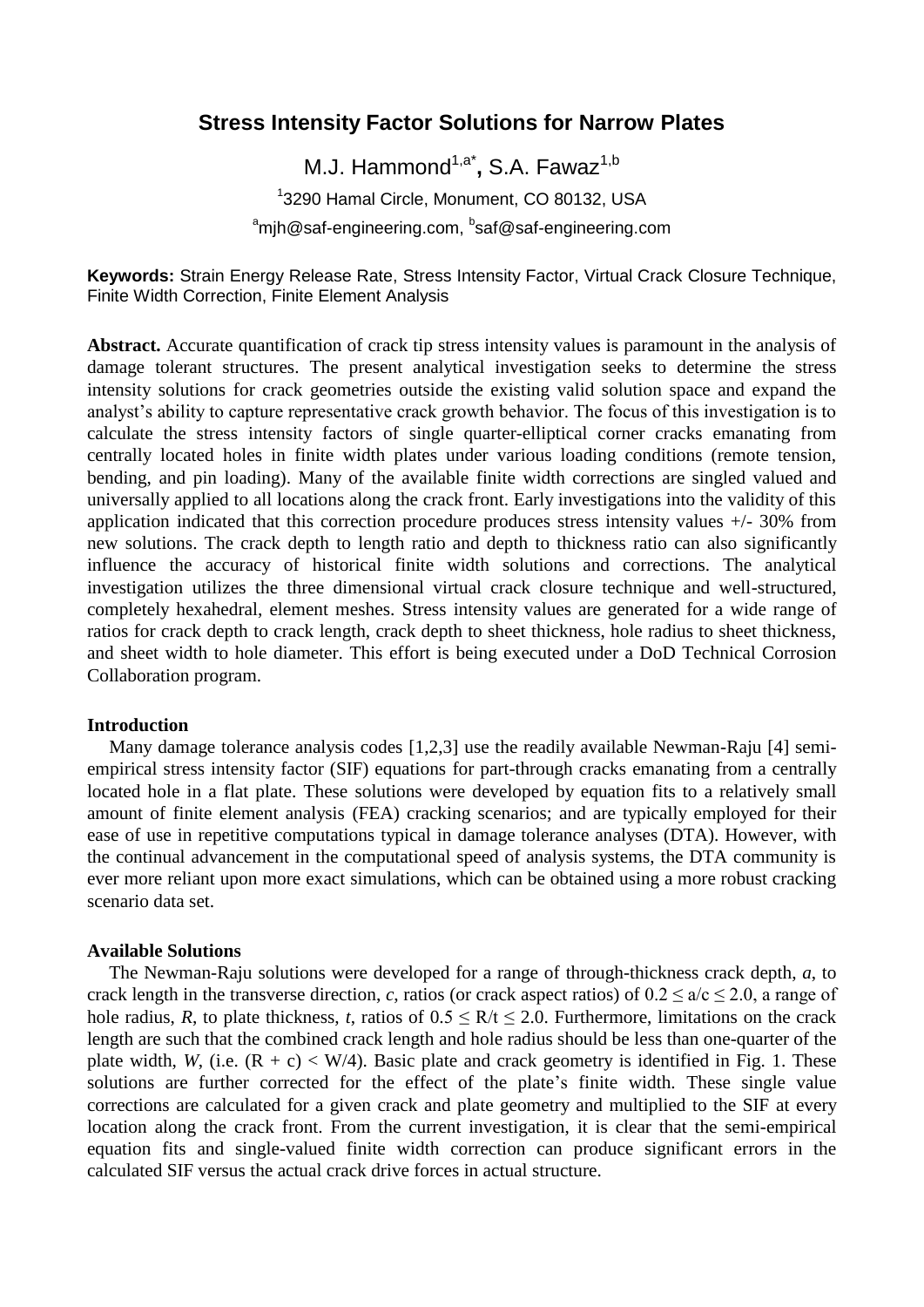

Figure 1. Plate and crack geometry definitions

### **Solution Space**

Not only does the current effort seek to increase the accuracy of SIF calculations within the Newman-Raju data space, but aims to also greatly expand the solution space to preclude solution extrapolation. The present investigation includes uniaxial tension, out-of-plane bending, and bearing (pin) load cases (see Fig. 2). The range of crack and plate geometries is extensive. The large solution space covers the following geometries for single corner cracks (SCC):

| $1.1 \le W/D \le 20$ | 0.2 < D/t < 20 | $0.1 \le a/t \le 0.99$ |
|----------------------|----------------|------------------------|
| $0.1 \le a/c \le 10$ | $L/W = 2.0$    |                        |

where *D* is the hole diameter, and *L* is the plate length. These plate geometries cover many of the short edge distance to hole diameter ratios commonly found in aerospace structures.



Figure 2. Load cases investigated herein

## **Solution Process**

Well-structured, fully hexahedral, finite element (FE) cracked half-plate models, similar to the one seen in Fig. 3, are automatically generated and interrogated for mesh quality. Over 150,000 individual crack models are used to generate a sufficiently high-fidelity solution space as to minimize interpolation error in SIF extraction at intermediate crack and plate geometries.

The FE models are generated by a multi-step process aimed to reduce the total number of degrees-of-freedom (DoF), which is a major driver in the time to solution. Maintaining a sufficiently dense mesh to minimize the discretization and numerical error inherent in FE analyses and ensure the applicability of the virtual crack closure technique (VCCT) [5] is also a major priority. Two of the main drivers of the mesh element sizes along the various crack fronts are: 1) the proximity of the crack tip to free surfaces; and 2) the curvature of the crack tip. All of the mesh density data is defined through several MATLAB subroutines [6] which creates the input files for mesh and boundary condition application in the preprocessor, TrueGrid [7]. Many other typical "rules-ofthumb" checks are performed to ensure mesh quality prior to solution submittal (e.g. element aspect ratio, skew, and Jacobian checks).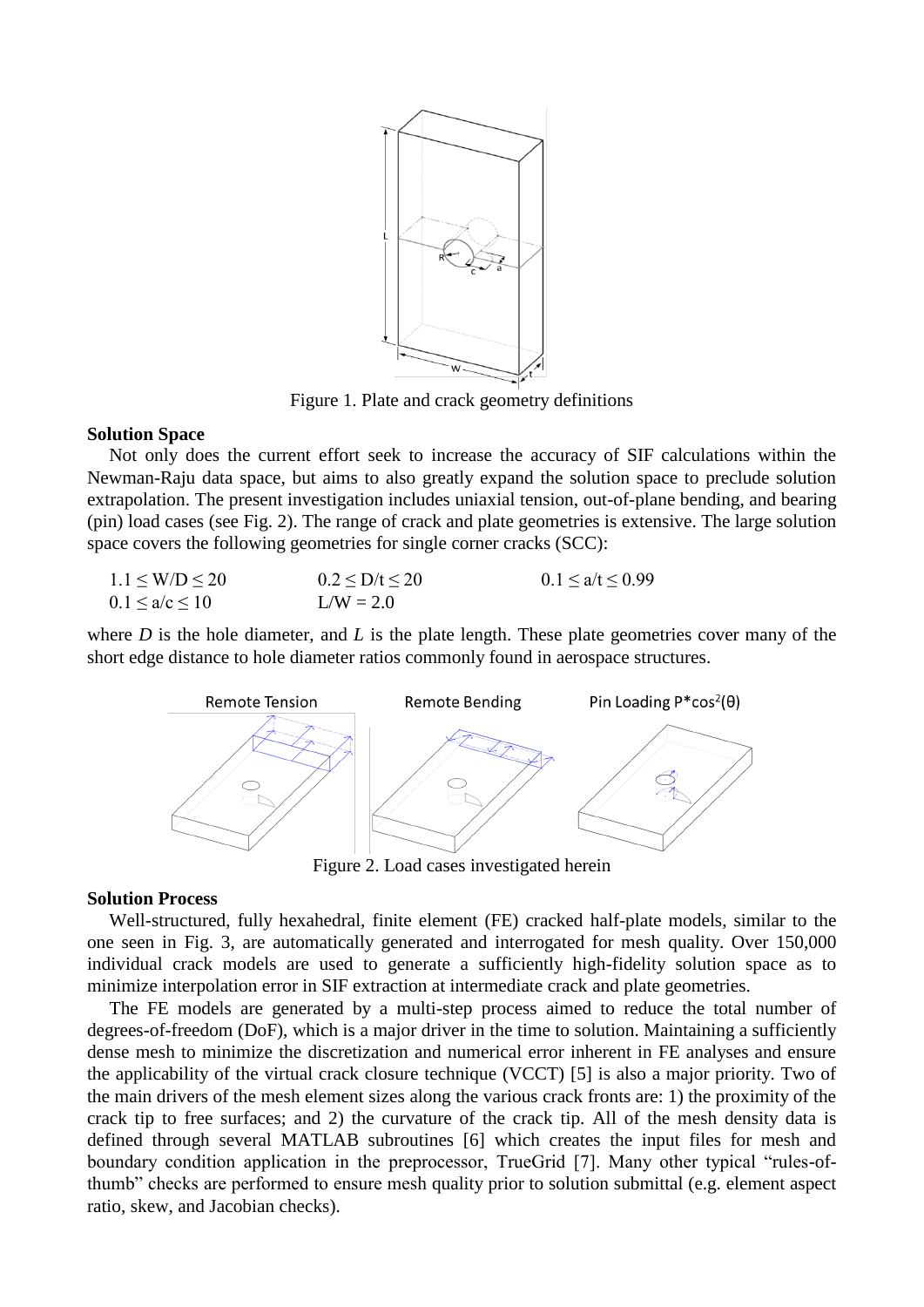After the mesh generation the mesh geometry and boundary condition files are uploaded onto one of several Department of Defense (DoD) high performance computing (HPC) centers for execution. The FE analysis solver used thus far in the project is ZIP3D [8].

After successful execution of the solver, the results files are interrogated in order to extract the needed crack front nodal forces and crack wake nodal displacements used in the determination of the strain energy release rate, *G*, and subsequently the SIF, as presented in [5], along the entire crack front.



Figure 3. One quadrant of a plate FE model showing the crack plane

## **Model Validation**

Multiple models were generated at the onset of the program to determine the mesh density parameters needed to ensure acceptable accuracy in the calculated SIFs. Several different model results are presented as a function of the normalized parametric angle, *Φ*, as defined in Fig. 4. These models are all loaded in uniform tension with the geometry values shown within Fig. 5, and three (3) different crack aspect ratios are investigated. Each crack aspect ratio is plotted with three (3) levels of mesh density along the crack front.

Note that all of the mesh density cases lay nearly perfectly on top of one another for each crack aspect ratio. The only significant differences occur at the crack vertices, where the crack front intersects the free surfaces. It appears that the coarsest mesh still adequately captures the variation in SIF along the crack front and completely contains the boundary layer effect at the free surfaces, where the SIF is, by definition, zero, within the vertex elements.

Comparisons to available industry results were also performed for several cases. The results are shown in Fig. 6 for several double symmetrical corner crack (DSCC) cases. (Note that these cases where chosen to reduce the number of DoF and to avoid use of the Shah correction factor typically employed to extract single corner crack SIFs from double corner crack solutions [9].) Results of the Newman-Raju solutions [4], the AFGROW Advanced solutions [1], which employ the Fawaz-Andersson [10] solutions along with an additional correction factor in addition to the Newman-Raju correction, and the current method's solutions are presented in Fig. 6.



Figure 4. Parametric angle definition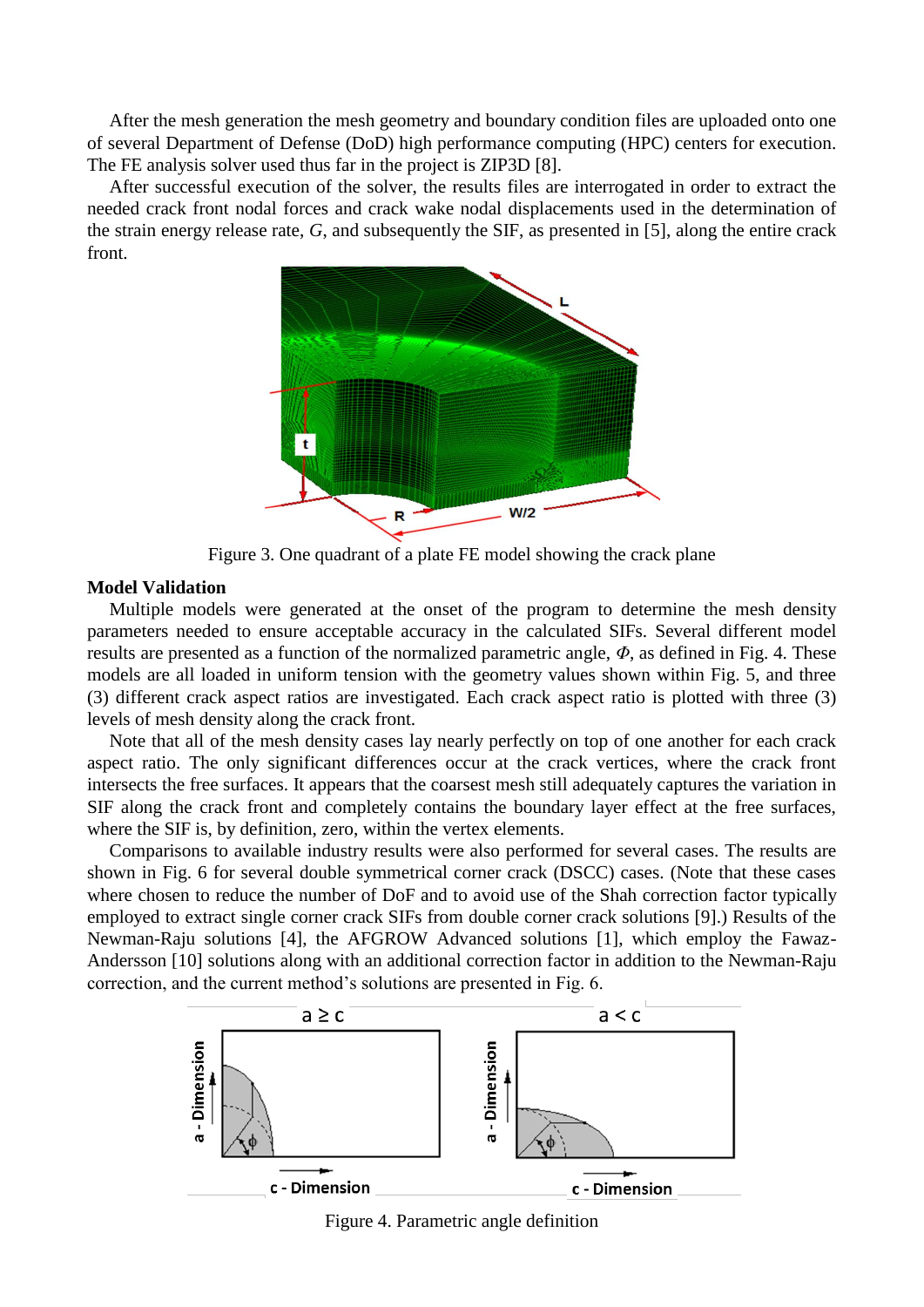

Figure 6. Comparison of SIF solutions for several DSCCs

As can be seen in Fig. 6, there is excellent agreement between the AFGROW Advanced solutions and the current work for the given geometry. However, there is a large difference in the Newman-Raju solutions when compared to the others for these likely crack scenarios, especially near the crack vertices. It should be noted that the vertex behavior displayed in Fig. 6 for the AFGROW advanced solutions is more pronounced in the raw data sets than the data displayed here, which are curve fits used in the DTA simulations [11].

### **Results**

Because there are over 150,000 different plate and crack geometry models investigated in this effort, only a small snapshot of the analysis results are presented here.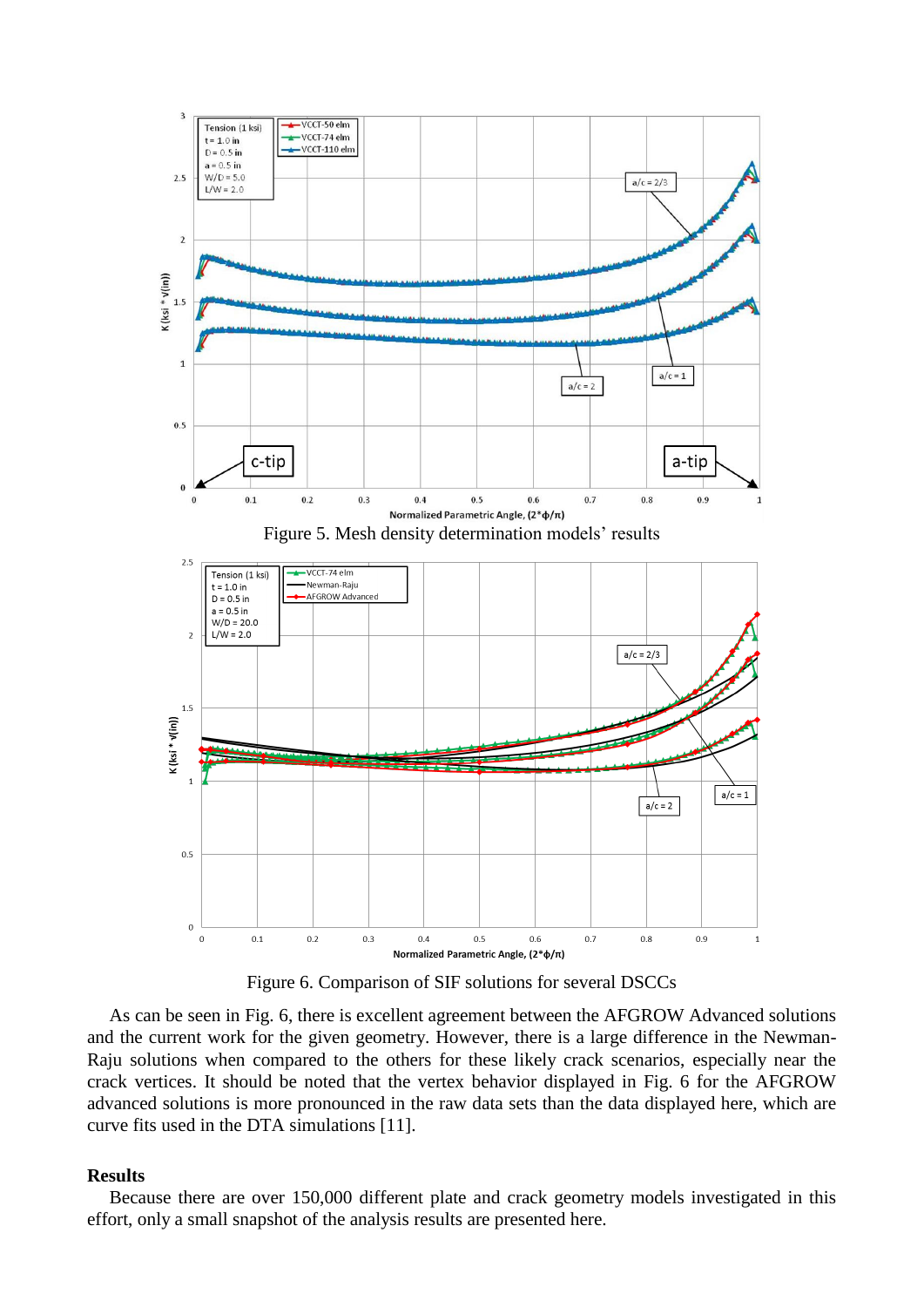The *most* dramatic differences between the results of the present investigation and those available in industry are expected to exist at the extreme crack and plate geometries (e.g. very large or small crack aspect ratios, significant portions of the crack plane occupied by a crack, crack tip(s) near the free surface(s)). Therefore, in order to gain further confidence in the new numerical results, several comparisons are made with existing industry solutions. Note that only AFGROW Advanced solutions are presented here, as much of the geometry presented is well outside of the reported solution space of the Newman-Raju equations.

Fig. 7 shows several cracking scenarios with an aspect ratio of  $a/c = 1.0$ , with decreasing plate widths. As can be seen from the figure, good agreement is seen between the AFGROW Advanced solutions and the present investigation's results when the plates are relatively wide. However, as the plates begin to narrow, changes are seen; especially near the crack's c-tip. Note that the differences in the solutions are much greater at the crack's c-tip for the narrowest plate. This is mainly due to the encroachment of the crack's c-tip on the free surface along the side of the plate.



#### **Impact**

The large differences between the commercially available SIFs for corner cracks emanating from centrally located holes in finite width plates and the results of the present investigation can have a significant effect on the structural integrity community. Typical inspection protocols within the aerospace community set initial and recurring inspection intervals based upon the results of DTAs. As an example of the potentially drastic differences in the life predictions, an example is presented in Fig. 8 for a laboratory corrosion/fatigue specimen with a significant finite width effect. An aircraft wing, tension only, block spectrum is applied in the simulation. The geometry of the part is detailed below.

| $= 0.126$ in  | $R/t = 0.9375$  | $W/D = 1.667$ |
|---------------|-----------------|---------------|
| $a_0/t = 0.1$ | $a_0/c_0 = 1.0$ | $L/W = 2.0$   |

Note that the "Classic" curve in Fig. 8 is the AFGROW implementation of the Newman-Raju solutions, and the "Advanced-2pt" are from the AFGROW Advanced module. The "VCCT" curve is developed by using data taken from the present investigation and formatted into an AFGROW usable format for user-defined SIF life predictions. As can be seen in Fig. 8, a non-arbitrary difference in the DTA life predictions is visible.